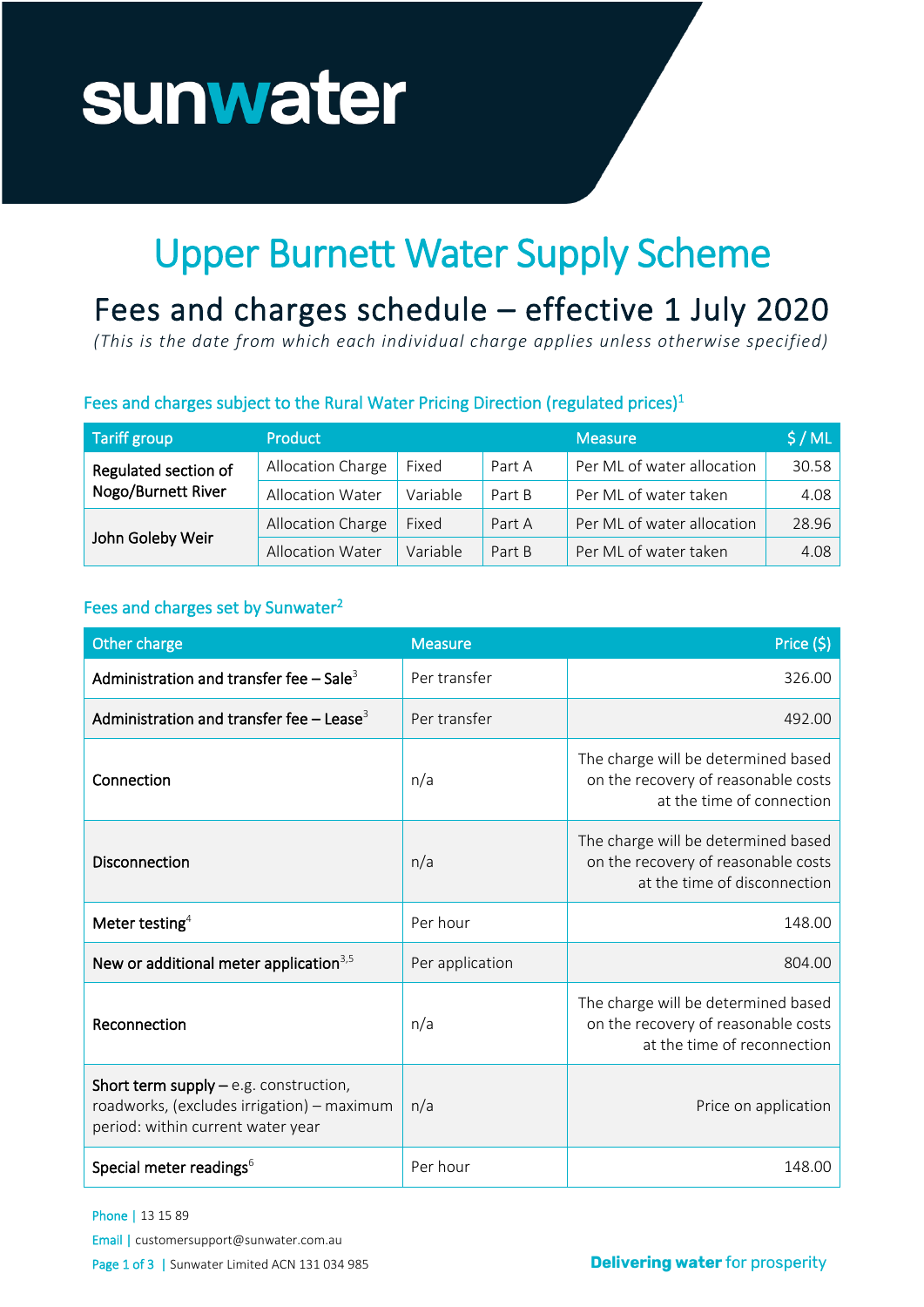| Other charge                                      | <b>Measure</b>          | Price (\$) |
|---------------------------------------------------|-------------------------|------------|
| Water Allocation Register search fee <sup>3</sup> | Per search <sup>7</sup> | 25.30      |

#### **Notes**

- 1. These prices apply only in relation to an irrigation service as defined in the *Water Act 2000*, unless otherwise specified in a customer's supply contract with Sunwater. An irrigation service is defined in Schedule 4 of the *Water Act 2000* as the supply of water or drainage services for irrigation of crops or pastures for commercial gain.
- 2. Charges for customers that are not subject to the Rural Water Pricing Direction are available on request, with the appropriate authority.
- 3. GST inclusive.
- 4. A minimum charge of \$148.00 applies. A refund of this meter testing charge may apply if the meter is found to be faulty.
- 5. Costs for design, construction and installation are charged separately. Refer to the 'Connection' charge.
- 6. A minimum charge of \$148.00 applies.
- 7. This fee is subject to change.

#### How charges are set

Fixed (Part A) and volumetric (Part B) charges for irrigation customers are set by the Queensland Government based on recommendations from the Queensland Competition Authority (QCA). The QCA completed its investigation into water prices to apply to Sunwater's irrigation customers from 1 July 2020 to 30 June 2024 in February 2020, following a public consultation process. The QCA's final recommendations on irrigation prices are available on its website[: www.qca.org.au/project/rural-water/irrigation-price-investigations/](https://www.qca.org.au/project/rural-water/irrigation-price-investigations/)

Commercial charges set by Sunwater are based on the full recovery of:

- operational, maintenance and administrative costs
- externalities
- taxes
- the return of and on capital investment.

These charges are escalated annually, based upon the terms and conditions of relevant contracts.

For other charges, an hourly rate or fixed fee applies. Hourly rates are based on the average rate of the Sunwater team members most likely to undertake the work and includes base salary costs, statutory on costs and non-direct costs. Fixed fees are based on an estimate of the cost of the service being provided, including labour, system and non-direct costs.

#### Pass through charges

For the Water Allocation Register search fee, Sunwater sets the charge to recover the actual costs incurred from CITEC CONFIRM.

#### Issue of invoices

Sunwater issues invoices for fixed (Part A) charges and usage-related charges (e.g. Part B charges) in the Upper Burnett Water Supply Scheme quarterly. Annual charges are payable in four instalments, with each quarterly invoice containing one instalment. Fixed (Part A) charges are payable in advance for the upcoming quarter and usage-related charges (e.g. Part B charges) are payable in arrears, based on usage in the previous quarter.